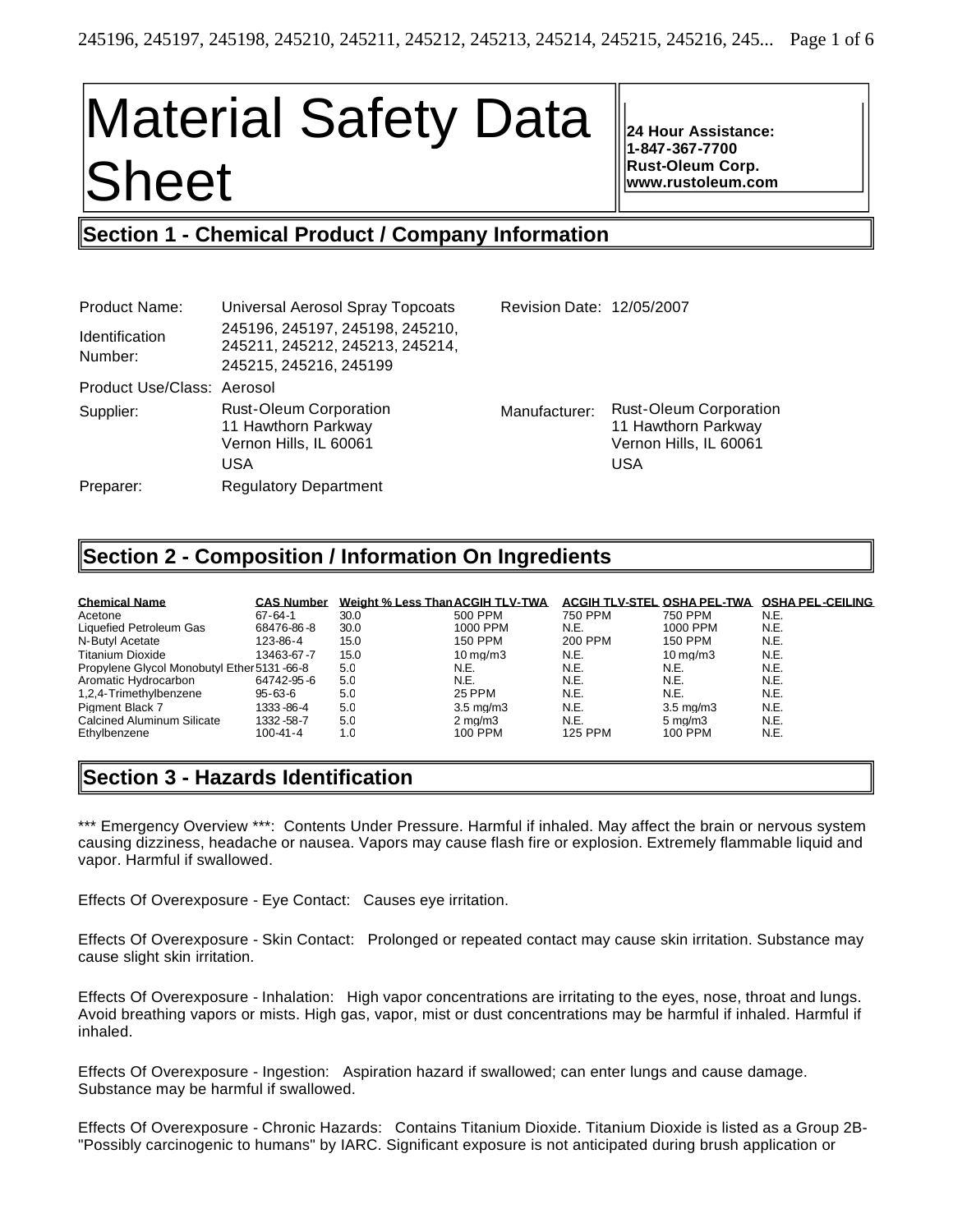drying. Risk of overexposure depends on duration and level of exposure to dust from repeated sanding of surfaces or spray mist and the actual concentration of Titanium Dioxide in the formula.

IARC lists Ethylbenzene as a possible human carcinogen (group 2B). May cause central nervous system disorder (e,g.,narcosis involving a loss of coordination, weakness, fatigue, mental confusion, and blurred vision) and/or damage. Reports have associated repeated and prolonged occupational overexposure to solvents with permanent brain and nervous system damage. Contains carbon black. Chronic inflammation, lung fibrosis, and lung tumors have been observed in some rats experimentally exposed for long periods of time to excessive concentrations of carbon black and several insoluble fine dust particles. Tumors have not been observed in other animal species (i.e., mouse and hampster) under similar circumstances and study conditions. Epidemiological studies of North American workers show no evidence of clinically significant adverse health effects due to occupational exposure to carbon black.

Carbon black is listed as a Group 2B-"Possibly carcinogenic to humans" by IARC and is proposed to be listed as A4- "not classified as a human carcinogen" by the American Conference of Govermental Industrial Hygienists. Significant exposure is not anticipated during brush application or drying. Risk of overexposure depends on duration and level of exposure to dust from repeated sanding of surfaces or spray mist and the actual concentration of carbon black in the formula.

Primary Route(s) Of Entry: Skin Contact, Skin Absorption, Inhalation, Eye Contact

## **Section 4 - First Aid Measures**

First Aid - Eye Contact: Hold eyelids apart and flush with plenty of water for at least 15 minutes. Get medical attention.

First Aid - Skin Contact: Wash with soap and water. Get medical attention if irritation develops or persists.

First Aid - Inhalation: If you experience difficulty in breathing, leave the area to obtain fresh air. If continued difficulty is experienced, get medical assistance immediately.

First Aid - Ingestion: Aspiration hazard: Do not induce vomiting or give anything by mouth because this material can enter the lungs and cause severe lung damage. Get immediate medical attention.

# **Section 5 - Fire Fighting Measures**

Flash Point: -156 F LOWER EXPLOSIVE LIMIT: 0.7 % (Setaflash) UPPER EXPLOSIVE LIMIT : 36.0 %

Extinguishing Media: Dry Chemical, Foam, Water Fog

Unusual Fire And Explosion Hazards: FLASH POINT IS LESS THAN 20 °. F. - EXTREMELY FLAMMABLE LIQUID AND VAPOR! Water spray may be ineffective. Closed containers may explode when exposed to extreme heat. Vapors may form explosive mixtures with air. Vapors can travel to a source of ignition and flash back. Perforation of the pressurized container may cause bursting of the can. Keep containers tightly closed. Isolate from heat, electrical equipment, sparks and open flame.

Special Firefighting Procedures: Evacuate area and fight fire from a safe distance.

# **Section 6 - Accidental Release Measures**

Steps To Be Taken If Material Is Released Or Spilled: Remove all sources of ignition, ventilate area and remove with inert absorbent and non-sparking tools. Contain spilled liquid with sand or earth. DO NOT use combustible materials such as sawdust. Dispose of according to local, state (provincial) and federal regulations. Do not incinerate closed containers.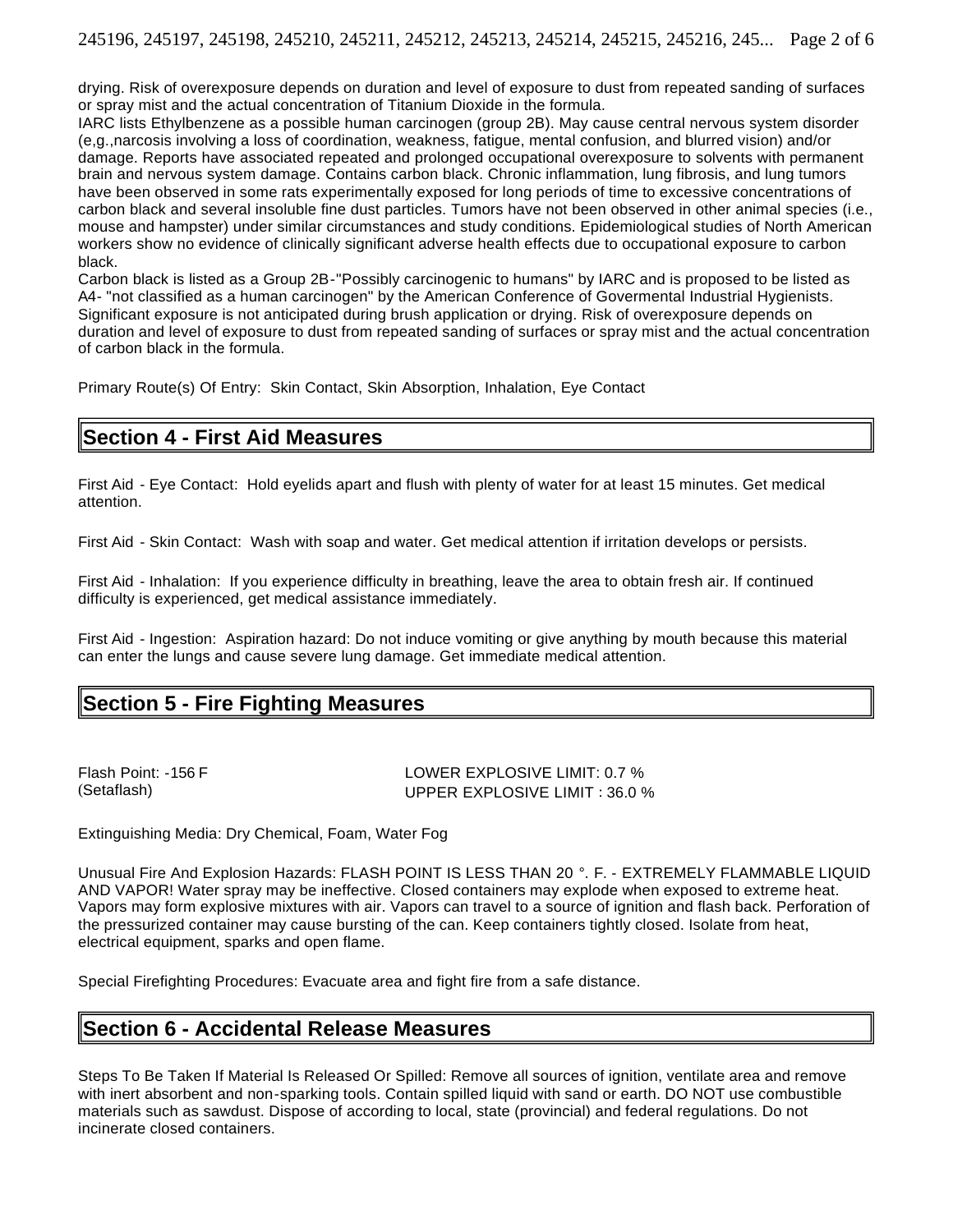# **Section 7 - Handling And Storage**

Handling: Wash hands before eating. Wash thoroughly after handling. Avoid breathing vapor or mist. Use only in a well-ventilated area. Follow all MSDS/label precautions even after container is emptied because it may retain product residues.

Storage: Contents under pressure. Do not expose to heat or store above 120 ° F. Do not store above 120 ° F. Store large quantities in buildings designed and protected for storage of NFPA Class I flammable liquids. Keep containers tightly closed. Isolate from heat, electrical equipment, sparks and open flame.

## **Section 8 - Exposure Controls / Personal Protection**

Engineering Controls: Prevent build-up of vapors by opening all doors and windows to achieve cross -ventilation. Use process enclosures, local exhaust ventilation, or other engineering controls to control airborne levels below recommended exposure limits. Use explosion-proof ventilation equipment.

Respiratory Protection: A respiratory protection program that meets OSHA 1910.134 and ANSI Z88.2 requirements must be followed whenever workplace conditions warrant a respirator's use. A NIOSH/MSHA approved air purifying respirator with an organic vapor cartridge or canister may be permissible under certain circumstances where airborne concentrations are expected to exceed exposure limits.

Protection provided by air purifying respirators is limited. Use a positive pressure air supplied respirator if there is any potential for an uncontrolled release, exposure levels are not known, or any other circumstances where air purifying respirators may not provide adequate protection.

Skin Protection: Nitrile or Neoprene gloves may afford adequate skin protection. Use impervious gloves to prevent skin contact and absorption of this material through the skin.

Eye Protection: Use safety eyewear designed to protect against splash of liquids.

Other protective equipment: Refer to safety supervisor or industrial hygienist for further information regarding personal protective equipment and its application.

Hygienic Practices: Wash thoroughly with soap and water before eating, drinking or smoking.

## **Section 9 - Physical And Chemical Properties**

Odor: Solvent Like Codor Threshold: ND Solubility in H2O: Slight Freeze Point: ND ND Specific Gravity: 0.8470 Vapor Pressure: ND NE NE PH: NE Physical State: Liquid

Boiling Range:  $-34 - 999$  F and  $\overline{a}$  Vapor Density: Heavier than air Appearance: Liquid Liquid Evaporation Rate: Slower than Ether

(See section 16 for abbreviation legend)

## **Section 10 - Stability And Reactivity**

Conditions To Avoid: Avoid temperatures above 120 ° F. Avoid all possible sources of ignition.

Incompatibility: Incompatible with strong oxidizing agents, strong acids and strong alkalies.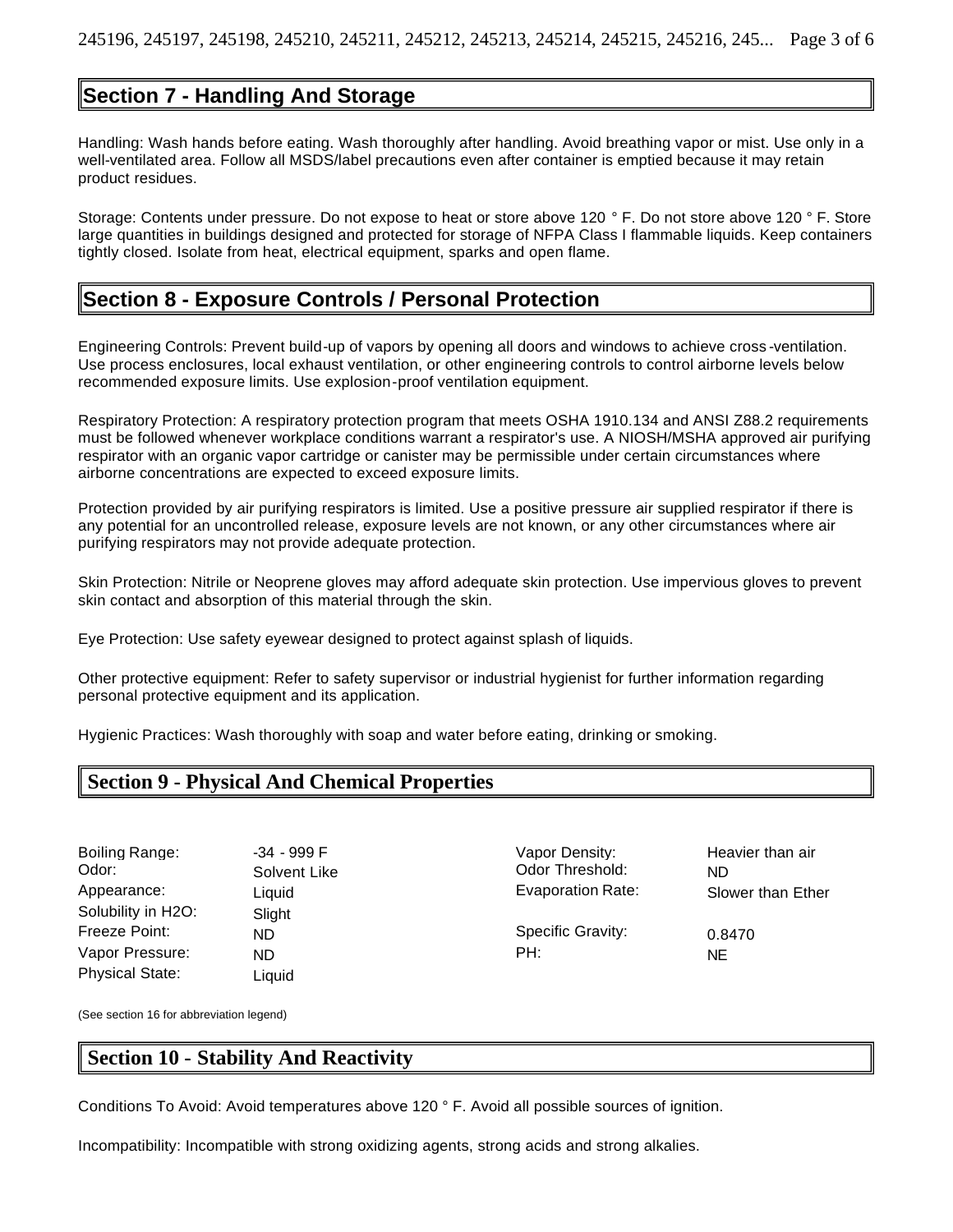Hazardous Decomposition: When heated to decomposition, it emits acrid smoke and irritating fumes. By open flame, carbon monoxide and carbon dioxide.

Hazardous Polymerization: Will not occur under normal conditions.

Stability: This product is stable under normal storage conditions.

## **Section 11 - Toxicological Information**

Product LD50: ND Product LC50: ND

Acetone N.D. N.D. Liquefied Petroleum Gas N.D. N.D. N.D. N.D. N.D. Titanium Dioxide **by Contract Contract Contract Contract Contract Contract Contract Contract Contract Contract Contract Contract Contract Contract Contract Contract Contract Contract Contract Contract Contract Contract Con** Propylene Glycol Monobutyl Ether 2200 mg/kg (ORAL, RAT) N.D. Aromatic Hydrocarbon N.D. N.D. N.D. N.D. N.D. Pigment Black 7 **but a set of the set of the set of the set of the set of the set of the set of the set of the set of the set of the set of the set of the set of the set of the set of the set of the set of the set of the s** Calcined Aluminum Silicate 6000 mg/kg (ORAL RAT) N.D. Ethylbenzene 3500 mg/kg (ORAL, RAT) N.D.

**Chemical Name LD50 LC50** N-Butyl Acetate 13100 mg/kg (ORAL, RAT)2000 PPM (INH 4 Hr, RAT) 1,2,4-Trimethylbenzene N.D. 18000 mg/m3 (RAT, 4 HR)

## **Section 12 - Ecological Information**

Ecological Information: Product is a mixture of listed components.

### **Section 13 - Disposal Information**

Disposal Information: Dispose of material in accordance to local, state and federal regulations and ordinances. Do not allow to enter storm drains or sewer systems.

# **Section 14 - Transportation Information**

DOT Proper Shipping Name: Aerosols entitled and the Packing Group: DOT Technical Name:  $\frac{1}{2}$  ---  $\frac{1}{2}$  ---  $\frac{1}{2}$  Hazard Subclass: DOT Hazard Class: 2.1 26 and 2.1 Resp. Guide Page: 126 DOT UN/NA Number: UN1950

# **Section 15 - Regulatory Information**

#### **CERCLA - SARA Hazard Category**

This product has been reviewed according to the EPA "Hazard Categories" promulgated under Sections 311and 312 of the Superfund Amendment and Reauthorization Act of 1986 (SARA Title III) and is considered, under applicable definitions, to meet the following categories:

IMMEDIATE HEALTH HAZARD, CHRONIC HEALTH HAZARD, FIRE HAZARD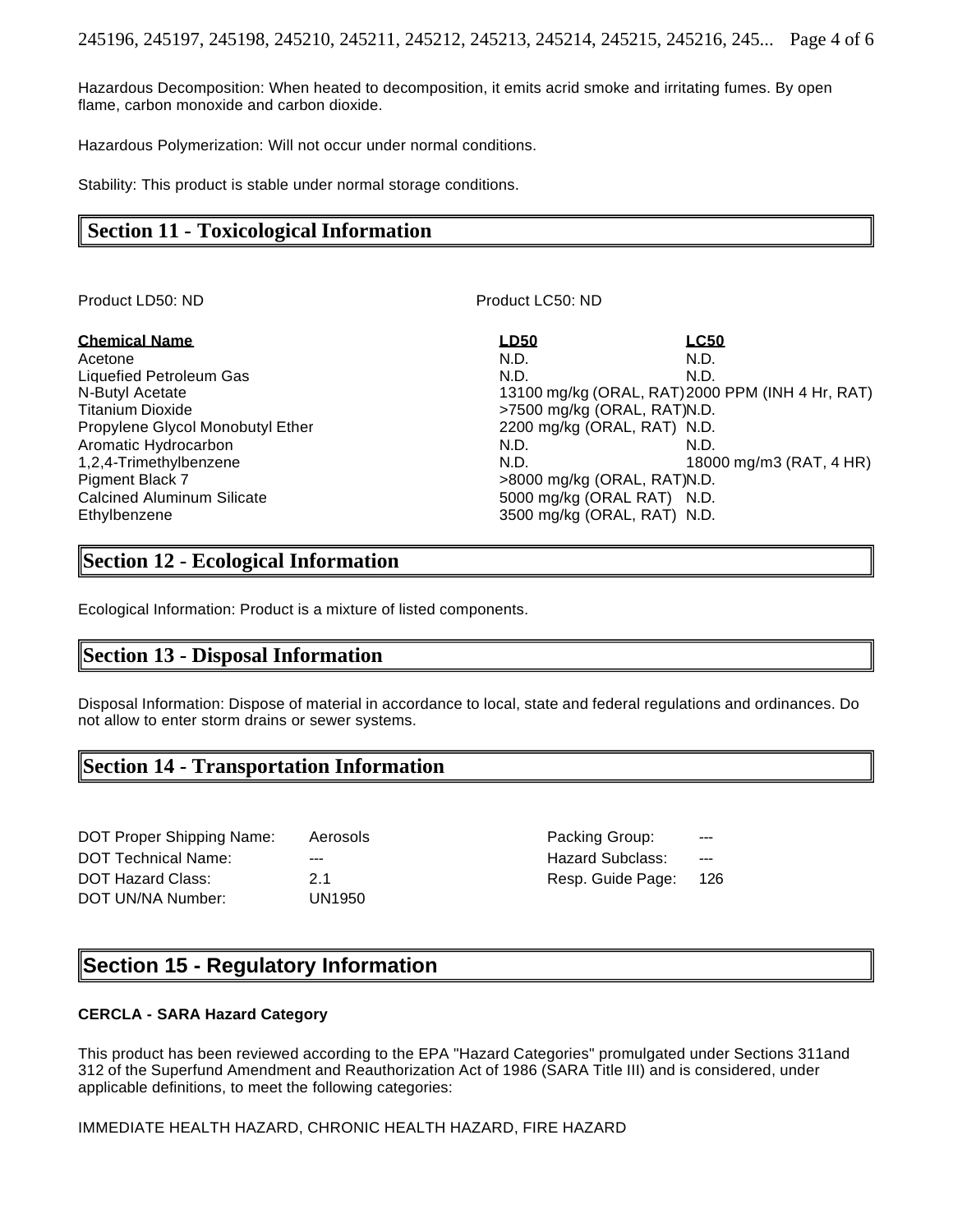#### **SARA Section 313:**

Listed below are the substances (if any) contained in this product that are subject to the reporting requirements of Section 313 of Title III of the Superfund Amendment and Reauthorization Act of 1986 and 40 CFR part 372:

#### **Chemical Name CAS Number**

1,2,4-Trimethylbenzene 95-63-6 Ethylbenzene

#### **Toxic Substances Control Act:**

Listed below are the substances (if any) contained in this product that are subject to the reporting requirements of TSCA 12(B) if exported from the United States:

None known

#### **U.S. State Regulations: As follows -**

#### **New Jersey Right-to-Know:**

The following materials are non-hazardous, but are among the top five components in this product.

#### **Chemical Name CAS Number**

Alkyd Resin MIXTURE

#### **Pennsylvania Right-to-Know:**

The following non-hazardous ingredients are present in the product at greater than 3%.

#### **Chemical Name CAS Number**

Alkyd Resin MIXTURE Medium Oil Alkyd PROPRIETARY Yellow Iron Oxide 51274-00-1

#### **California Proposition 65:**

WARNING! This product contains a chemical(s) known by the State of California to cause cancer.

WARNING! This product contains a chemical(s) known to the state of California to cause birth defects or other reproductive harm.

#### **International Regulations: As follows -**

#### **CANADIAN WHMIS:**

This MSDS has been prepared in compliance with Controlled Product Regulations except for the use of the 16 headings.

#### **CANADIAN WHMIS CLASS:** AB5 D2A D2B

## **Section 16 - Other Information**